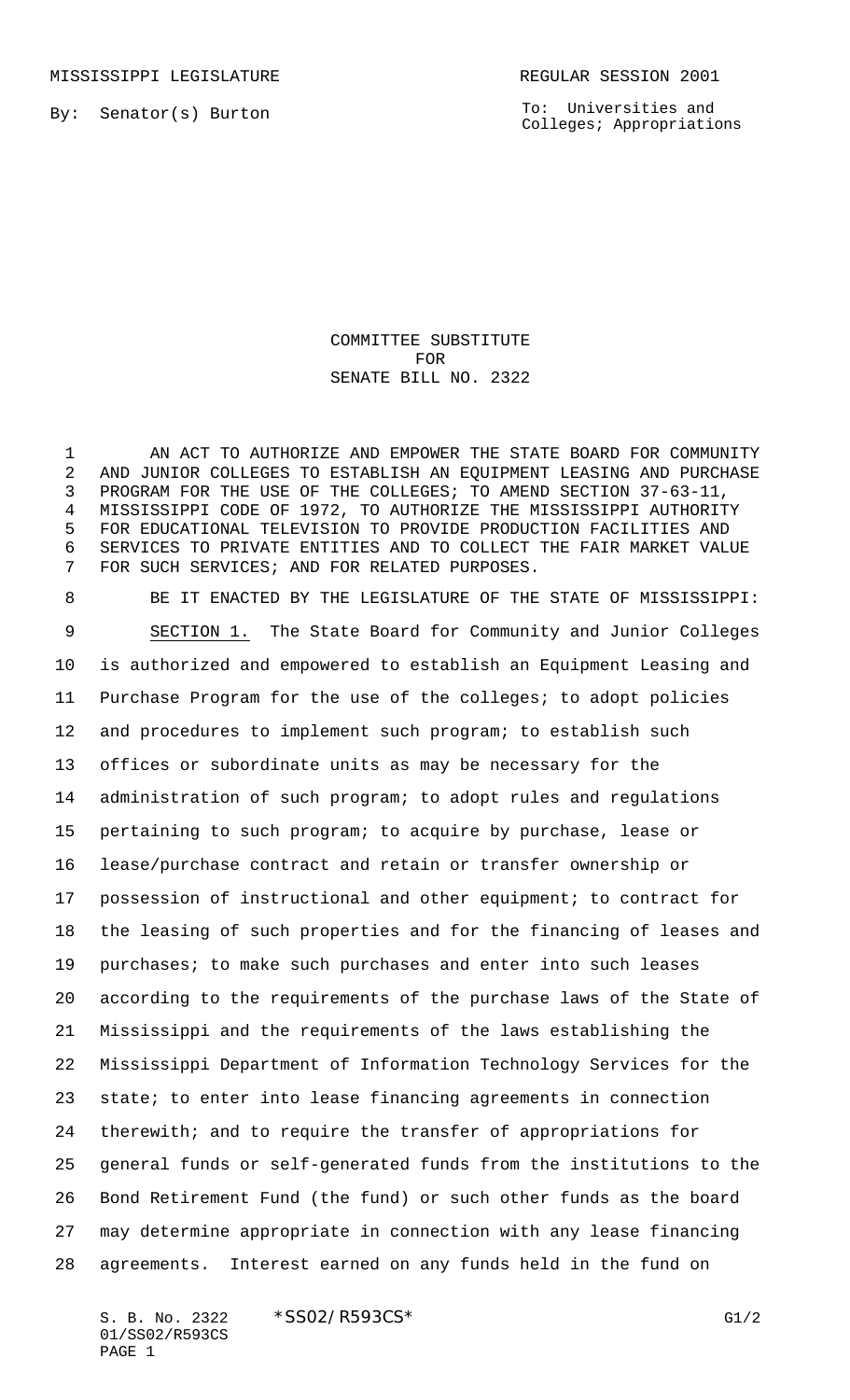behalf of the separate colleges shall be credited to the colleges on a pro rata basis based upon purchases through the fund.

 SECTION 2. Section 37-63-11, Mississippi Code of 1972, is amended as follows:

 37-63-11. (1) The Mississippi Authority for Educational Television is empowered to request and to receive such state funds for educational television construction and operation as may be appropriated or allocated to it, and to solicit and receive contributions, matching funds, gifts, bequests and devises from any source, whether federal, state, public or private. It may enter into agreements with federal, state, public or private agencies, departments, institutions, firms, corporations or persons for the production, transmission, sale, lease or purchase of educational television and educational radio programs. The authority may also lease antenna space on television towers which it owns. Before the authority is empowered to contract for communication facilities to carry television signals, it shall obtain written authority to do so from the Department of Finance and Administration in order to ensure that there be no duplication of state communication facilities.

S. B. No. 2322 \*SS02/R593CS\* 01/SS02/R593CS PAGE 2 (2) There is hereby established in the State Treasury a special fund for the purpose of providing for the payment of all expenses in respect to the administration of this chapter. Such fund shall be administered by the authority. The State Treasurer shall be the custodian of such funds and all monies and securities in such fund shall be held in trust by such Treasurer and shall not be the money or property of the state. The State Treasurer is authorized to disburse monies from such fund only upon order of the authority. The official bond of the State Treasurer shall be conditioned for the faithful performance of his duty hereunder. The State Treasurer shall deposit any monies paid into such fund into such qualified depository banks as the authority may designate and is authorized to invest any portion of the fund